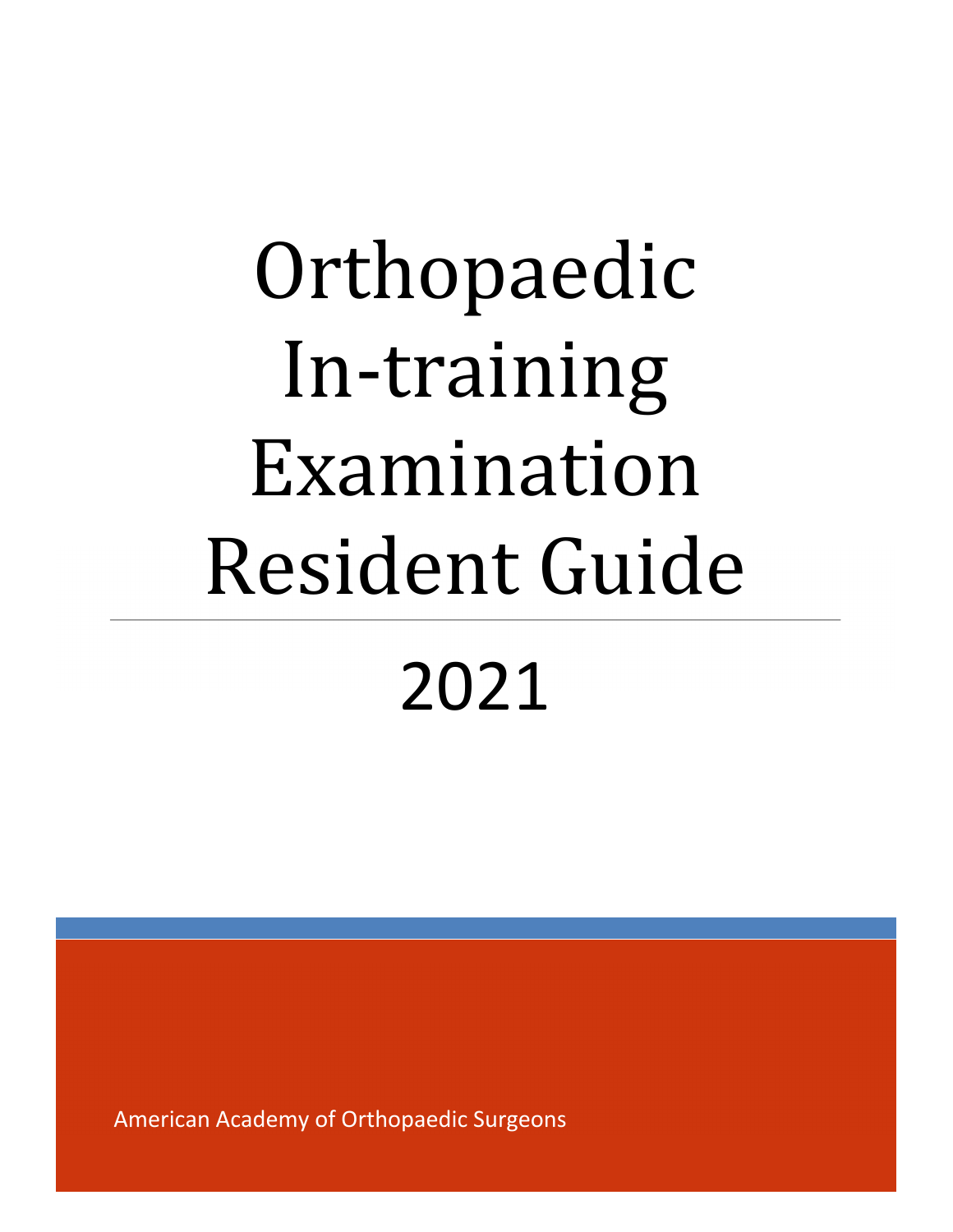

# **Table of Contents**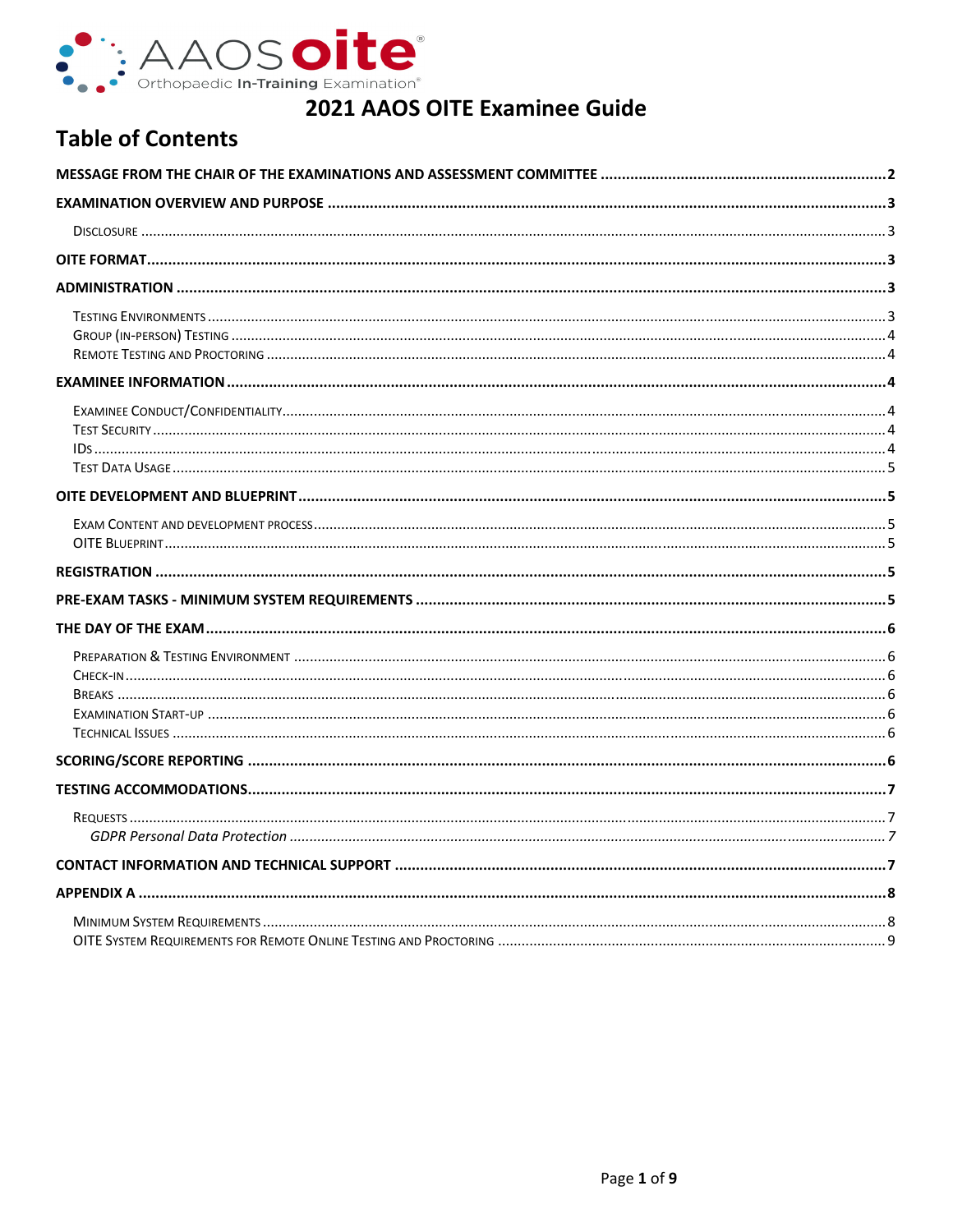

**Message from the Chair of the Examinations and Assessment Committee**



Your Source for Lifelong Orthopaedic Learning

Dear Residents and Colleagues,

On behalf of the Assessments and Examinations Committee, I would like to thank you for participating in this year's examination.

Being the first such examination among all the medical specialties, this year marks the 58th administration of the Orthopaedic In‐training Examination®.

Every year, the OITE® is created by a group of orthopaedic surgeons who are deeply committed to education through a rigorous peer‐review process. While many topics in orthopaedic surgery lack conclusive evidence, many of our practices are based on sound medical principles and a consensus of experts. Sometimes, there may appear several correct answers to a test item, but each question has been vetted through this peer‐review process to select the one best preferred response.

The Education and Assessments Committee is working with the ABOS to link the OITE and ABOS, Part 1 written Examination. The AAOS continues to work with the ABOS to improve the education of residents and the AAOS Fellowship.

With this and each subsequent administration, we strive to make the OITE® better. Thank you for being part of this year's examination, and I hope that you find this to be an enriching educational experience.

Sincerely,

Norman Otsuka, MD, FAAOS Chair, Assessments and Examinations Committee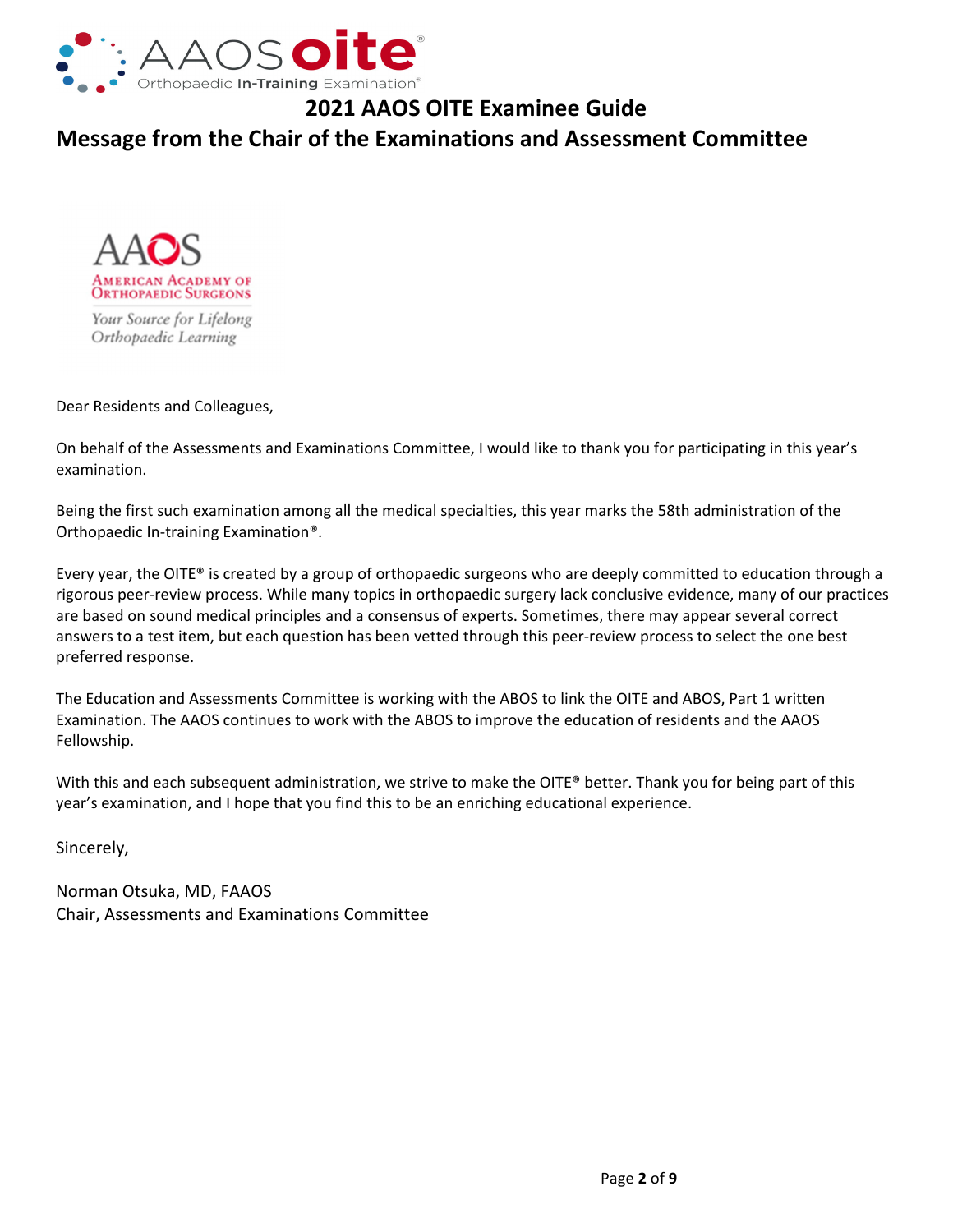

## **Examination Overview and Purpose**

The American Academy of Orthopaedic Surgeons (AAOS) develops the Orthopaedic In‐Training Examination (OITE)® to assess resident knowledge in eleven primary content domains as defined by the OITE blueprint. The OITE is a comprehensive examination designed to help you assess your knowledge in established principles and conventional procedures and treatment in orthopaedic surgery. Orthopaedic residency programs use the OITE performance outcomes at the individual and programmatic levels to support orthopaedic resident education through study, research, discussion, review, and assessment.

Residents demonstrate their knowledge in key subject areas and are provided score summaries of their performance as well as comparative information regarding performance among their peers. The OITE is a formative examination designed to assist educators and educational programs with quantitative measures that will drive quality improvements in education.

#### **Disclosure**

By using AAOS site resources, including in‐training or practice materials, self‐assessment exam collections, tests, or study tools, you are consenting to the collection, use, and disclosure of your test data as described in the AAOS Privacy Policy and Terms of Use, which are available on the AAOS website and which may be updated from time to time. AAOS will not use or share your information with anyone except as described in its Privacy Policy, and the use of information collected shall be limited to the purposes stated under the Privacy Policy and Terms of Use.

## **OITE Format**

The OITE is a 275 item, multiple‐choice, computer‐based examination. The test items are developed as single best answer among 4‐5 response options. All items are scored correct or incorrect. There is no partial credit scoring. Items may include clinical scenarios, images and video clips. Each item is independent of other items. In other words, test items are not linked or are dependent on other items in order to be answered. The OITE is not offered in a paper‐based or oral format.

Each examinee may use up to 7 (seven) hours of testing time to complete the OITE. The examination is assembled in two sections. You will have up to 3.5 hours of testing time to complete each section. During testing, you may flag items to review and are permitted to change answers. When you are finished Section I, you will be required to verify completion and submit your answers. Once you have done so, you will no longer be permitted to access the test items to review or change answers. The same process will follow for the second section of the examination, with an opportunity to flag items to review, change answers, and verify completion of the examination. Prior to the delivery of the examination, examinees must review and accept the AAOS confidentiality/non‐disclosure statement (see **Examinee Information**) as well as participate in the pre-exam tutorial. The tutorial provides instruction on the layout, response options, and timing of the OITE. In addition, the tutorial displays how to enlarge images and play (replay) video clips.

## **Administration**

The OITE is administered in a defined testing window determined by the AAOS. Your residency program coordinator or residency program director along with the AAOS will determine if any exceptions shall be made to the defined testing dates. Requests to test outside of the scheduled administration window shall be considered on a case-by-case basis.

#### **Testing Environments**

The 2021 OITE is available for administration as an on-line examination using state of the art remote proctoring or as an on‐line examination administered in a group setting. The residency director shall determine which of the two administration models will be utilized for the 2021 OITE. The programs will adhere to a single model and thus examinees do not have the choice to test under conditions that differ from the residency director's choice. The residency programs will notify the AAOS of their preferred administration model when submitting the *OITE Registration Form.*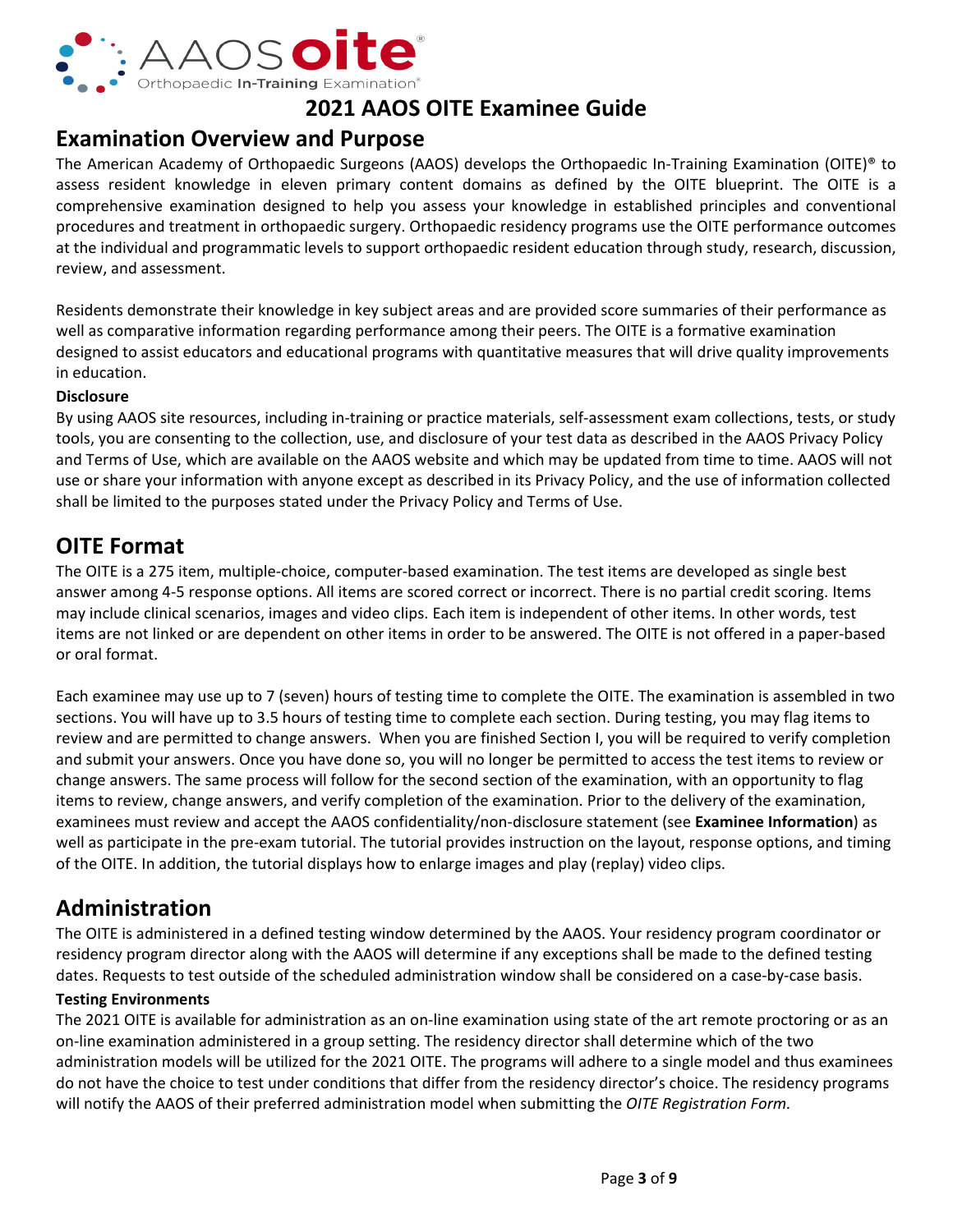

#### **Group (in‐person) Testing**

The residency programs participating in the group (in‐person) administration model will be required to secure an appropriate location, free from distraction and spacious enough to host the OITE administration. All hardware (laptops, desktops) will be secured by the program. Compliance with all systems requirements shall be the responsibility of the program. (See Appendix A for details) Examinees will be notified by the program coordinator regarding the day, time, and location of the administration.

#### **Remote Testing and Proctoring**

The examinee must secure a private location, free from distractions and external stimuli. You are responsible for appropriate hardware (laptop, desktop) as well as all systems requirements for the exam administrations. (See Appendix A for details). Suitable locations include private office or home office/environment. Public locations such as coffee shops, libraries, facility dining areas are unacceptable locations for the OITE administration. You will be subject exclusion of participation or termination of the examination, if the testing environment is deemed to be unsuitable.

### **Examinee Information**

To ensure that the OITE is administered under comparable conditions, the AAOS is taking steps to address the maintenance and standardization of the testing environments. OITE results may be withheld from the examinee and residency program if there is a determination that violations of expected conduct, confidentiality, and/or test security occurred. Any irregularities associated with the administration that were under the control of the examinee will be considered as evidence in considerations to hold results or invalidate scores. Individuals found to be in violation of expected conduct during the examination may be subject to exclusion of participating in future OITE administrations.

#### **Examinee Conduct/Confidentiality**

All individuals taking the OITE are expected to comply with the highest standards of test security. You may be subject to score invalidation or a hold on your examination score/results if upon review, you are in violation of the expected conduct described herein.

When the examination session begins, you will be required to read and agree to the following: *I hereby represent that:*

- No one else will take the OITE in my name or on my behalf, nor will I take the OITE in the name of or on behalf of *any other person;*
- I will not receive or provide assistance during the exam, nor will I access or attempt to access prohibited aids or *materials. Examples of prohibited aids or materials include, but are not limited to electronic devices, smart watches, mobile/smart phones, calculators, books, journals, notes; and*
- I will not reproduce, in whole or in part, any OITE questions or answers, nor will I receive reproduced questions or *answers.*

I acknowledge and agree that if AAOS suspects conduct inconsistent with these representations, I may be reported to my *residency program director by AAOS.* 

#### **Test Security**

AAOS reserves the right to withhold scores or cancel test results when if, in its judgment, a testing irregularity violating security measures occurs that is the responsibility of the examinee.

#### **IDs**

You will be expected to validate your identification with government or institution‐issued photo ID. Person identification shall be validated by the residency director, coordinator, or proctors in the in-person testing model. Examinees testing in a remote environment shall receive an access code in advance of the scheduled administration and will be authenticated in the remote testing and proctoring administration.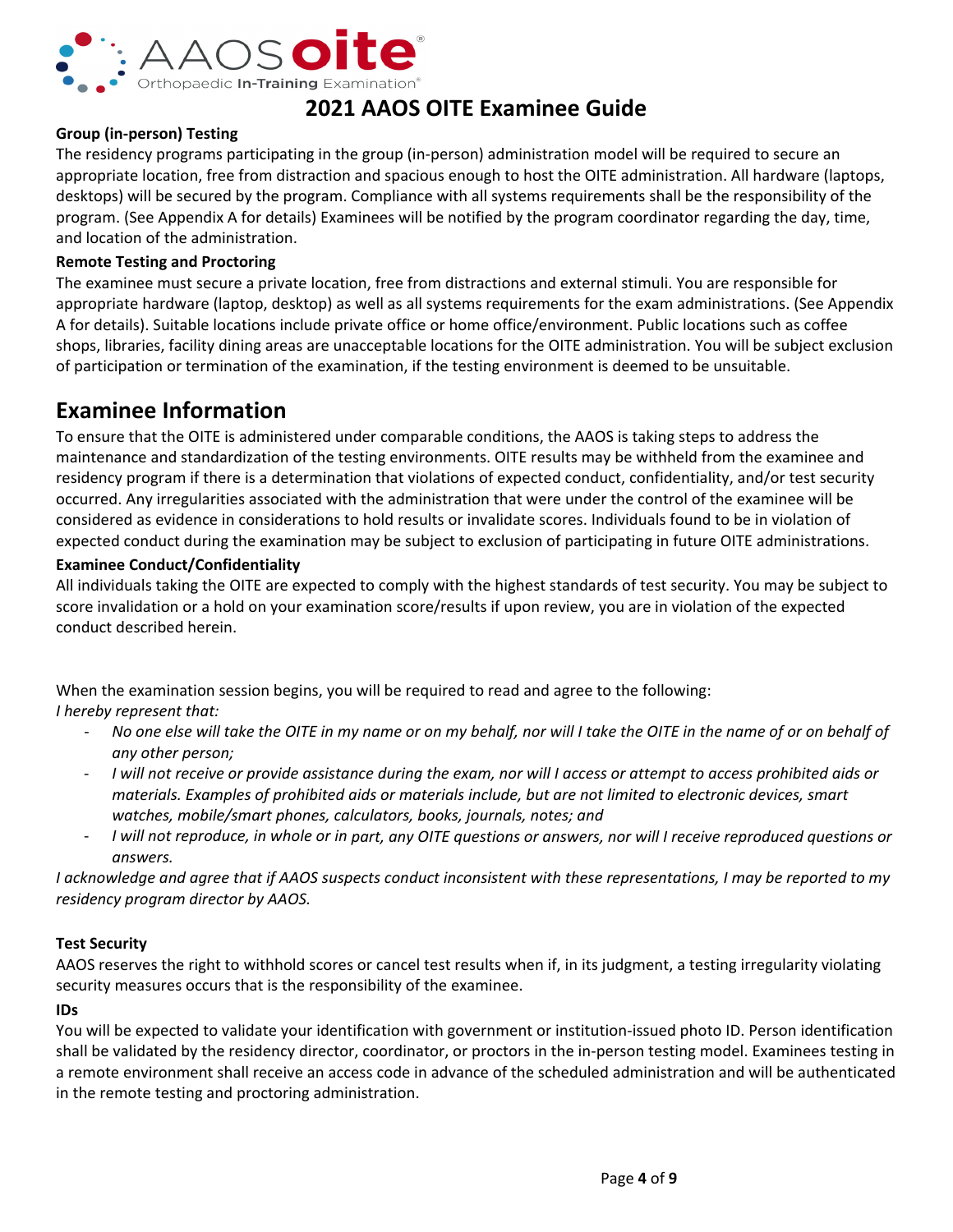

#### **Test Data Usage**

By using AAOS site resources, including in‐training or practice materials, self‐assessment exam collections, tests, or study tools, you are consenting to the collection, use, and disclosure of your test data as described in the AAOS Privacy Policy and Terms of Use, which are available on the AAOS website, and which may be updated from time to time. AAOS will not use or share your information with anyone except as described in its Privacy Policy, and the use of information collected shall be limited to the purposes stated under the Privacy Policy and Terms of Use.

## **OITE Development and Blueprint**

#### **Exam Content and development process**

The OITE is developed in accordance with an 11‐content area blueprint, generally recognized by orthopaedic educational community as contemporary, appropriate and relevant topics in orthopaedics. Skilled orthopaedic surgeons and members of the AAOS, volunteer their time and expertise to assist with the development if test items. All item writer contributors undergo standardized training and are guided by the AAOS item development style manual. Test items are authored at various times throughout the year and undergo a rigorous peer review process. Committees of physician experts review all test items for relevancy and accuracy. In addition, the defensibility of the discussion (rationale) and the cited references supporting the targeted construct are thoroughly reviewed and approved. The examination is assembled in compliance with the current and approved OITE Blueprint.

| <b>OITE Blueprint</b> |  |
|-----------------------|--|
|-----------------------|--|

| Domain                            | Proportion of Exam |
|-----------------------------------|--------------------|
| <b>Foot and Ankle</b>             | ~9%                |
| Hand                              | $~8\%$             |
| Hip and Knee                      | $^{\sim}10\%$      |
| <b>Orthopaedic Basic Sciences</b> | $^{\sim}11\%$      |
| <b>Orthopaedic Oncology</b>       | $~9\%$             |
| Pediatrics                        | $^{\sim}10\%$      |
| <b>Practice Management</b>        | $~1\%$             |
| Shoulder and Elbow                | ~8%                |
| Spine                             | $^{\sim}12\%$      |
| <b>Sports Medicine</b>            | $~7\%$             |
| <b>Trauma</b>                     | $^{\sim}15\%$      |

## **Registration**

The residency program director and coordinator will ensure that you are registered for the OITE. The process is completed with the AAOS months prior to the administration. Each program verifies the names, PGY, program etc. for their cohort of examinees and are subject to meeting defined deadlines set by the AAOS. Please direct questions regarding the exam registration to your program's coordinator.

## **Pre‐Exam Tasks ‐ Minimum System Requirements**

It is imperative that the minimum system requirements are reviewed and are deemed compliant in advance of the OITE administration. For group testing, it is the responsibility of the program to ensure each examinee is equipped with the appropriate hardware, operating system, and web connectivity. Those examinees testing in the remote administration model will be subject to systems checks in advance of the administration with the remote proctoring systems check tasks.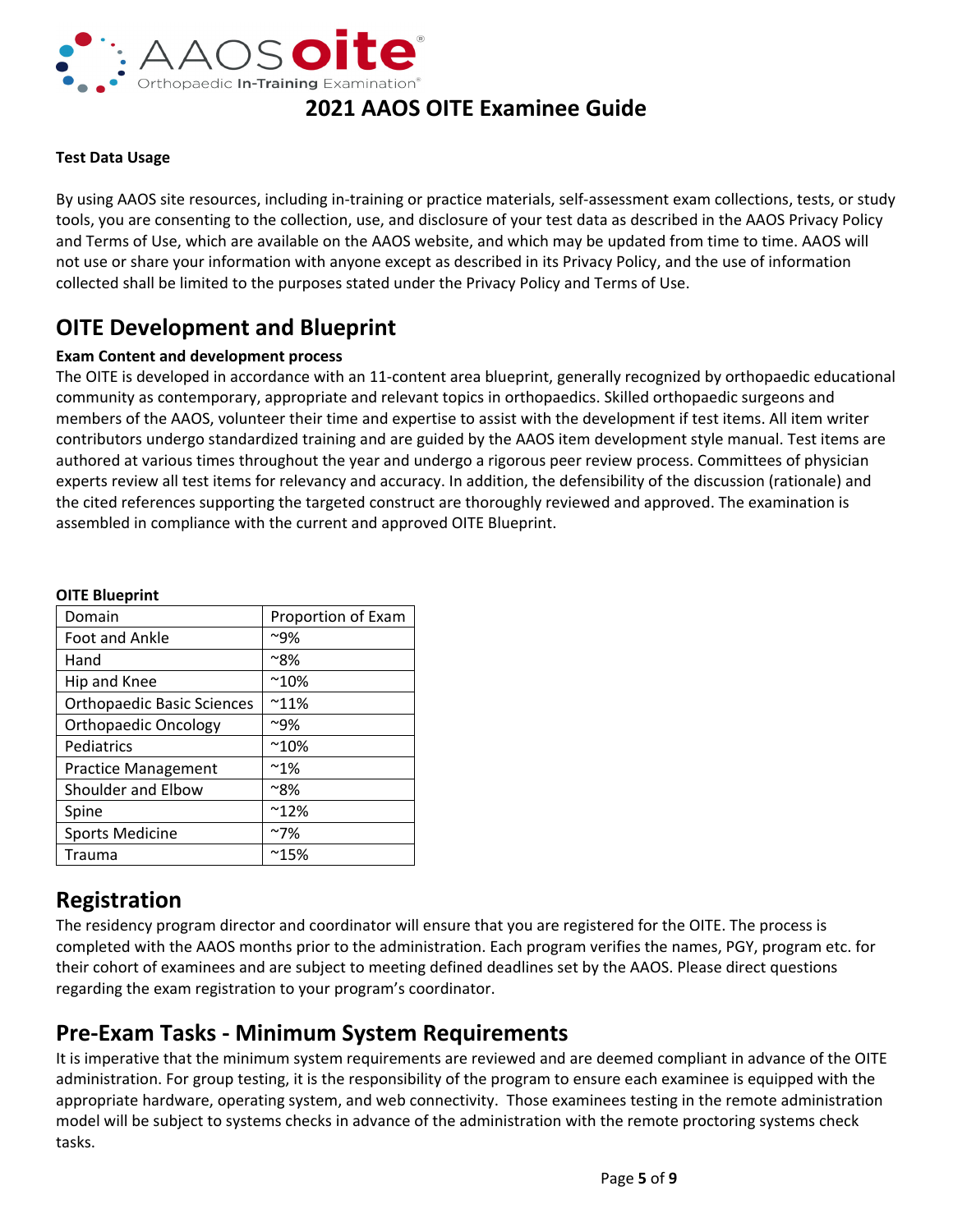

Remote testing system check:

- 1. You will receive an email from the AAOS with instructions to conduct a system requirement check and access a sample test
	- a. Complete hardware/systems check
	- b. Preview how to access the exam on test day
	- c. Preview sample test item (question) formats

Note that **remote testing and proctoring** requires the use of **Chrome** browser. If testing on a personal computer, make sure that a Chrome browser is installed prior to executing the systems check. **See Appendix A** 

## **The Day of the Exam**

#### **Preparation & Testing Environment**

Check and prepare your testing environment in advance. Ensure a private, quiet, and comfortable space for the OITE administration. Make sure the lighting and temperature as well as the seating are adequate for the examination.

#### **Check‐in**

In-person, group testing – Your residency director, coordinator, and/or assigned proctors will verify your identity, assign seating, and convey instructions regarding the administration.

Remote testing and proctoring – You will receive instructions via e‐mail with details regarding how to check in and begin the examination

#### **Breaks**

There is one scheduled, optional 30‐minute break permitted (highly recommended) during the examination. The break timer will begin once you have completed Section I of the examination and submitted your responses. You may begin Section II prior to the automated start for the examination timer by clicking the "Begin Section II" button. You may also opt to forego the scheduled break and continue testing.

#### **Examination Start‐up**

- 1. Browser will be in full‐screen mode, preventing access to any other programs
- 2. Loss of network connectivity will result in termination of the examination automatically (see Technical Issues)
- 3. Copy and paste function and clipboard will be disabled
- 4. All screens must be closed prior to starting the examination
- 5. All additional monitors may need to be disconnected prior to starting the examination
- 6. Right click may be disabled
- 7. Print functionality is prohibited
- 8. Browser cache will be cleared once the examination is submitted

#### **Technical Issues**

The most common issue encountered in a web-based examination is the loss of internet connectivity. Whether it is resulting from a disruption with the ISP or a glitch in wireless capabilities, the results are frustrating. The OITE is designed to "recover" from the occasional connectivity interruption. Should you temporarily lose connectivity, your responses up to that point are stored and retained. When connectivity resumes, you will be brought to the last item that you answered. Click NEXT to move on to the next item. In the event of an extended internet outage (>60 minutes), you must contact the AAOS at exams@aaos.org and report the incident. The AAOS will work with you to schedule a session to complete the examination.

## **Scoring/Score Reporting**

After the OITE testing window is complete, pre‐scoring analyses are conducted by the AAOS. Item (question) analysis and key validation are conducted to ensure that all test items are valid and keyed correctly. On occasion, statistics generated after the administration may indicate that an item is not performing as expected. Items are reviewed by members of the examination committee subject matter experts (orthopaedic surgeons) to review the content and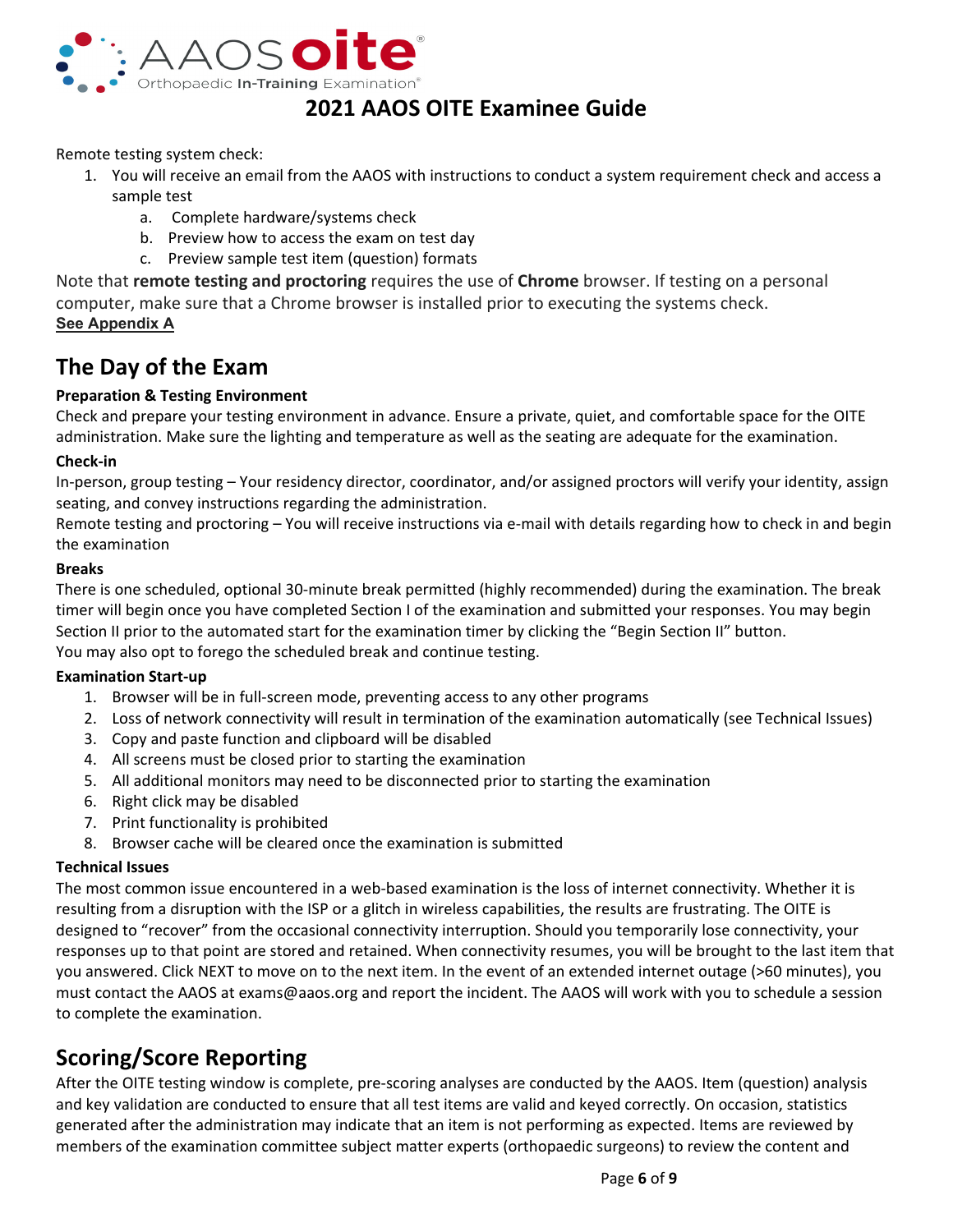

determine if they should be retained and scored in the examination or omitted from scoring. Final scoring will be performed on the final, approved set of items.

AAOS generates score reports on the individual and program levels. Each program handles the dissemination of results differently. You will receive your results from the residency director or program coordinator. The AAOS sends all results to the residency director or designate**.**

## **Testing Accommodations**

#### **Requests**

AAOS will consider the requests of qualified persons with disabilities for reasonable testing accommodations. History of testing accommodations in an educational setting must be verified by the residency program in writing and submitted to the AAOS no less than 30‐days prior to the test administration. In the event of an acute or temporary situation requiring an accommodation, a letter of support from a qualified healthcare provider must be provided to the AAOS no less than 30‐days from the scheduled examination.

#### GDPR Personal Data Protection

AAOS works with specialized vendors in the development and administration of our online exam platforms. In order to successfully complete the exam registration process, AAOS will share the minimum amount of necessary Personal Data about each registrant: name and AAOS ID number.

This limited Personal Data does not allow our vendor to identify the registrant outside of the scope of the exam. Because only AAOS holds Personal Data which could be used to individually identify registrants, their Personal Data remains private and confidential.

For more information on AAOS privacy practices, see the AAOS Privacy Policy at www.aaos.org/privacy or contact the AAOS Privacy Officer at privacy@aaos.org.

## **Contact Information and Technical Support**

Below is the contact information for AAOS staff and ITS Technical Support.

**AAOS** 

For all questions on policy and logistics, please contact AAOS staff.

- o Email: exams@aaos.org (preferred)
- o Phone: 847‐384‐4085
- **Technical Support Internet Testing Services**
	- o **24/7**
	- o Telephone: 1‐800‐514‐8494
	- o International Telephone Support: +1‐443‐573‐8399
	- o Email: aaossupport@testsys.com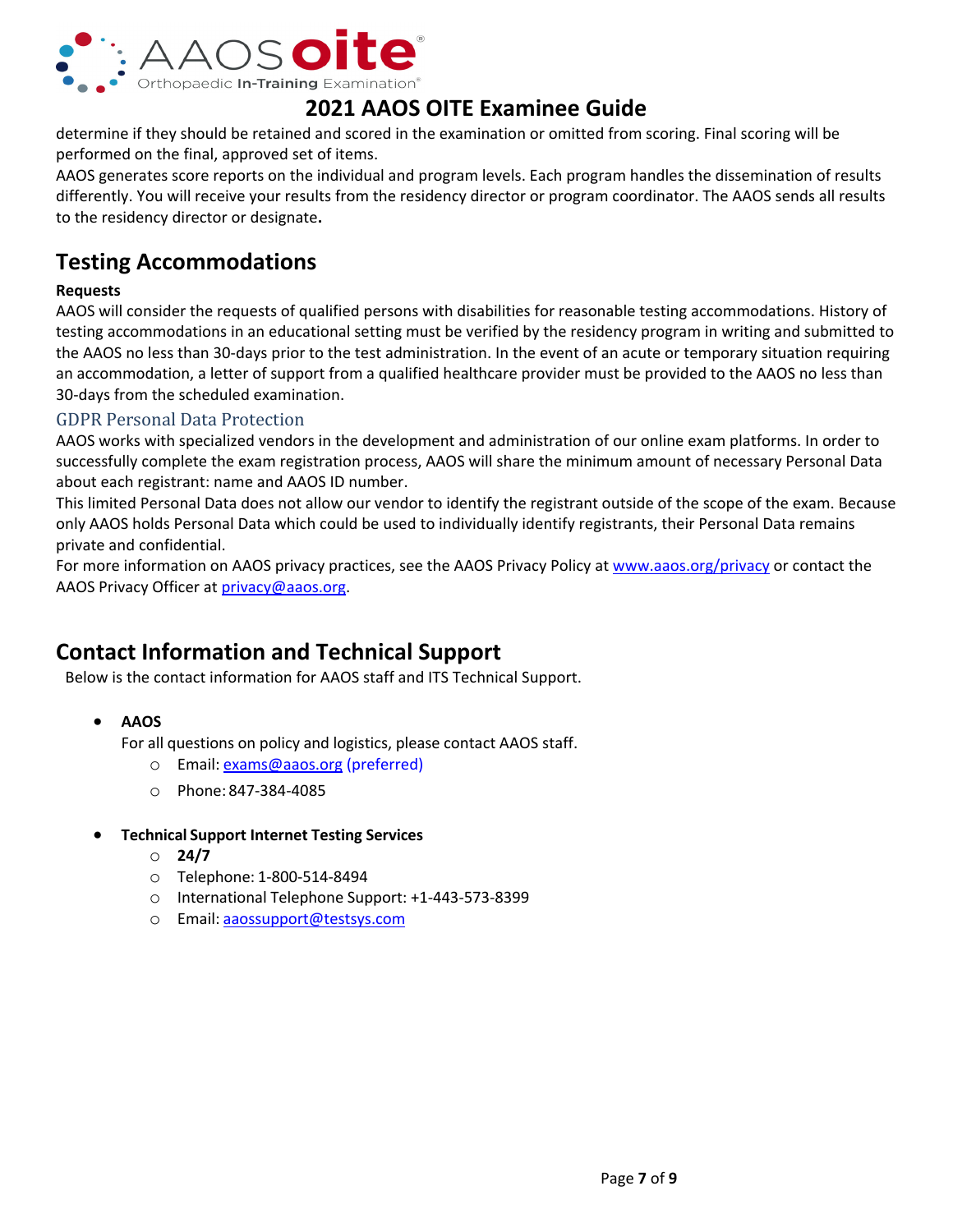

# **Appendix A**

#### **Minimum System Requirements**

#### **Windows Computers:**

| <b>Supported Browser:</b>   | Microsoft Internet Explorer 11.0 or higher and the AAOS Browser for Windows                                |
|-----------------------------|------------------------------------------------------------------------------------------------------------|
| <b>Operating System:</b>    | Windows 8 or higher                                                                                        |
| Processor:                  | 233 MHz or higher Intel Pentium/Celeron family, or AMD K6/Althlon/Duron family; or<br>compatible processor |
| RAM: I                      | 128 MB or higher                                                                                           |
| Display:                    | Minimum resolution of 1024 x 768 with at least 16-bit color or higher                                      |
| <b>Internet Connection:</b> | Broadband connection or better                                                                             |

#### **Macintosh Computers:**

| <b>Supported Browser:</b>   | Apple Safari 10.0 or higher and the AAOS Browser for Mac OS X         |
|-----------------------------|-----------------------------------------------------------------------|
| <b>Operating System:</b>    | Mac OS X 10.11 or higher                                              |
| Processor: I                | PowerPC G3, G4, or G5 processor; or Intel-based Mac                   |
| RAM: I                      | 256 MB or higher                                                      |
| Display:                    | Minimum resolution of 1024 x 768 with at least 16-bit color or higher |
| <b>Internet Connection:</b> | Broadband connection or better                                        |